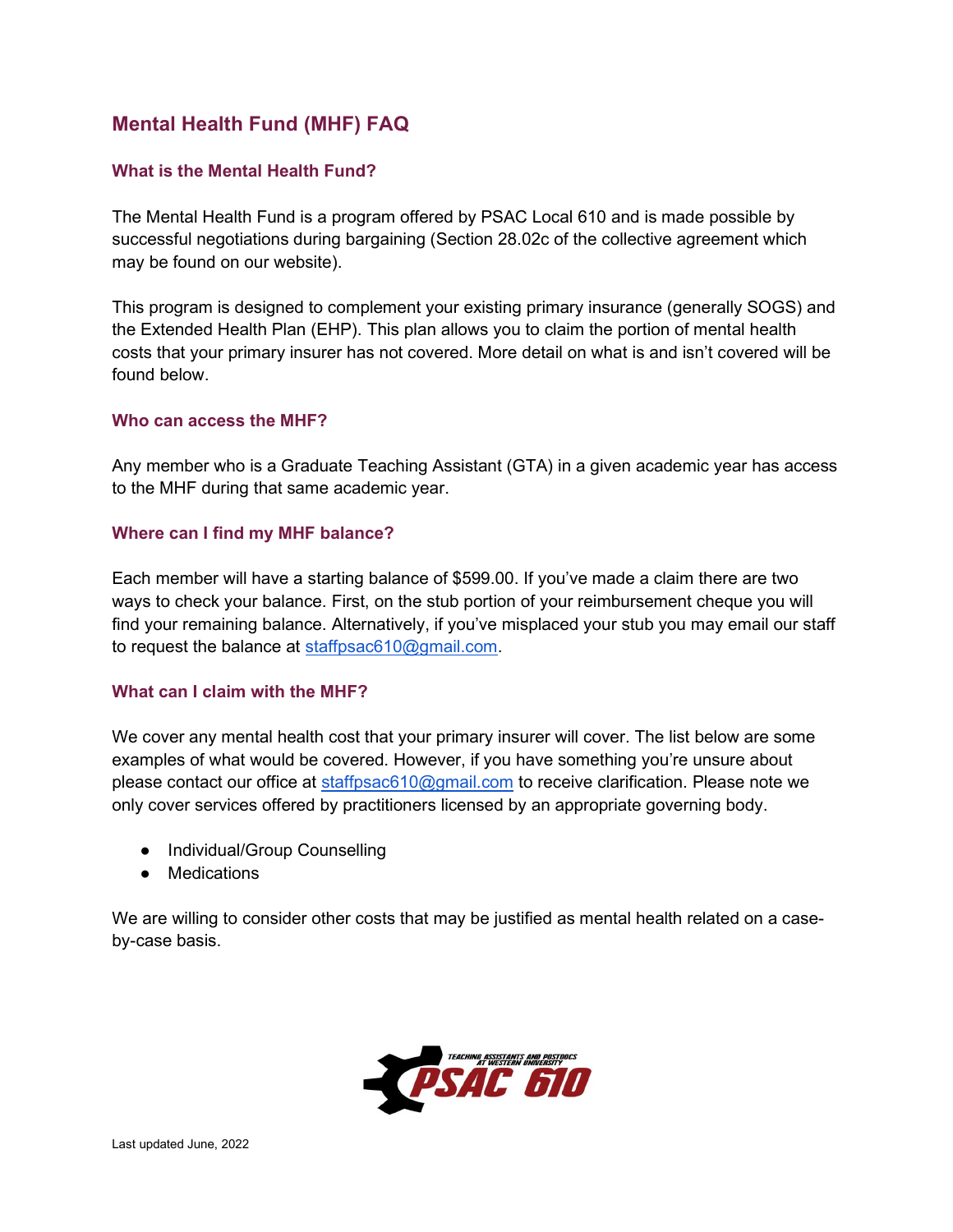## Is direct billing available?

No. Unfortunately we are not able to provide this service. You will need to pay the cost upfront and then submit an application/receipt for reimbursement.

## Can I claim receipts for my family?

Absolutely. The claim comes out of your MHF balance but you're welcome to submit on behalf of your family members.

I have a lot of receipts for both me and my family. Do I need to submit a claim for each one?

No. You may submit a single application for a variety of receipts and for multiple family members.

#### What dates are receipts eligible for the MHF?

All receipts submitted must be dated within the current academic year (September 1st-August 31st). Receipts that do not fall within this time period will not be eligible.

#### What are acceptable forms of receipts?

Acceptable receipts are the official receipts issued by the place providing the service and includes information about the business, service provider, type of service, date and cost. The most common issue is submission of an unacceptable form of prescription receipt. The accepted receipt is the official prescription receipt and not the store receipt.

#### What are insurance statements and where do I get them?

These are provided by your primary insurer. The SOGS website has instructions as to how to access the claim details we need. For other insurers, you will need to contact your insurer directly for information on how to access the required documents.

## Do I need to include my GTA contract or Duties Specification Agreement (DSA)?

Maybe. We are not provided the list of GTAs for a given term until the second month of that term and so during September, January, and May, we are more likely to ask for a contract.

During September *all applicants* must provide their GTA contract for the academic year as we won't have a list yet for any term.

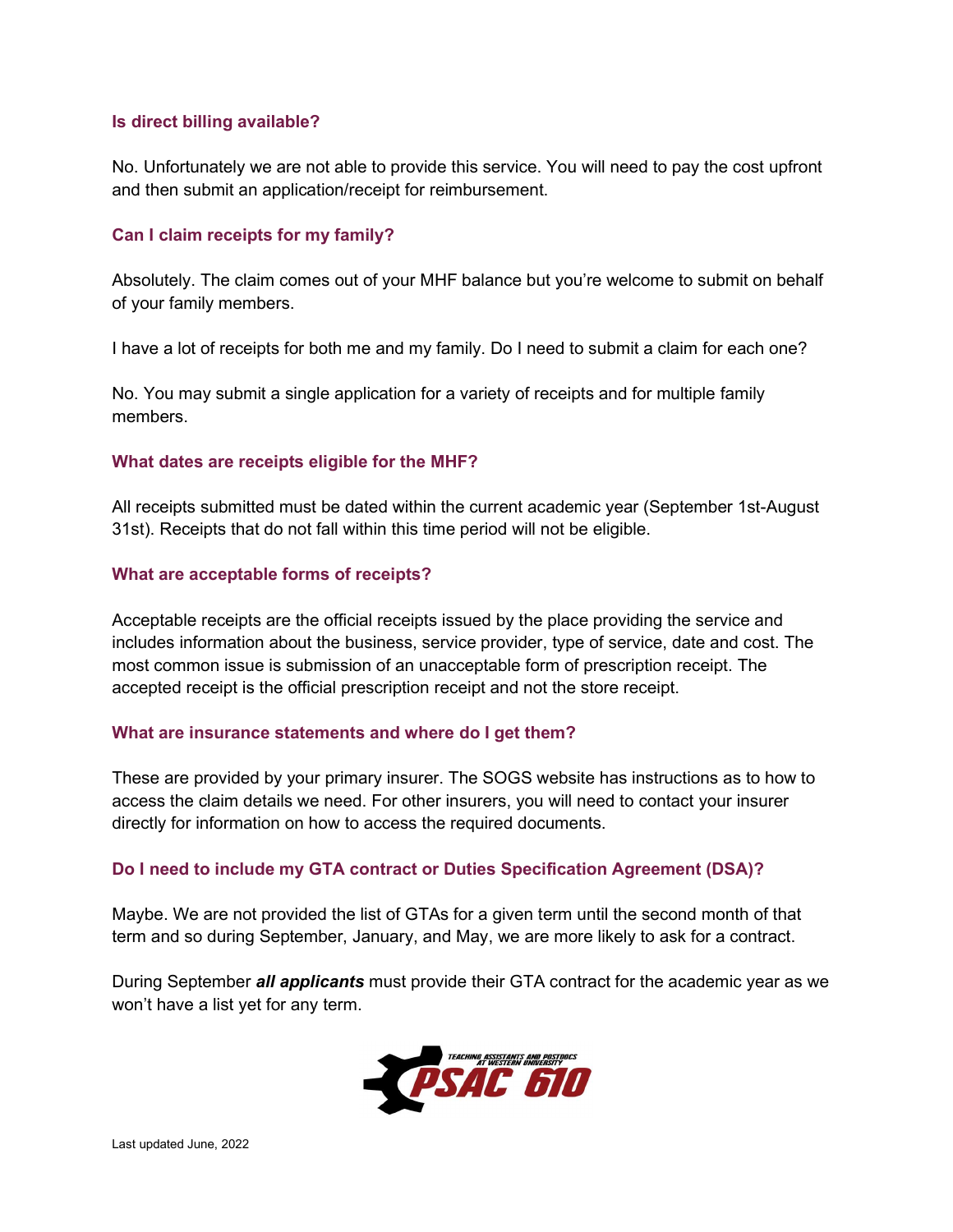If you're uncertain if we have your contract on file, you are welcome to email our office at staffpsac610@gmail.com and we can check for you.

## Can I submit copies of receipts?

Absolutely. We are accepting applications electronically and it is acceptable to send copies of your receipts and keep the originals for your records.

### What else should I know before submitting an application?

- We do not process claims with a value under \$10.00.
- You must completely fill out the application.
- Please ensure your mailing address is complete including unit number, if applicable.
- Ensure all necessary attachments are included in your email.

## How can I submit the application?

Applications are received electronically by emailing staffpsac610@gmail.com.

## How long is the processing time once I submit an application?

Generally, the processing time is 3-4 weeks. During the busiest months of the year (January, August, September and December) it can take longer. From time to time there may be varying circumstances that will cause delays in processing. Ultimately, we will complete claims as quickly as possible.

## Once my claim is approved, how will I receive my cheque?

Our office is operating virtually and all cheques are being mailed to members. For this reason it is important to ensure you provide us with current and complete mailing instructions on the application form.

#### Is direct deposit an option?

Yes. Please provide your direct deposit form with complete banking details. The form is provided by your bank and will be submitted with each claim.